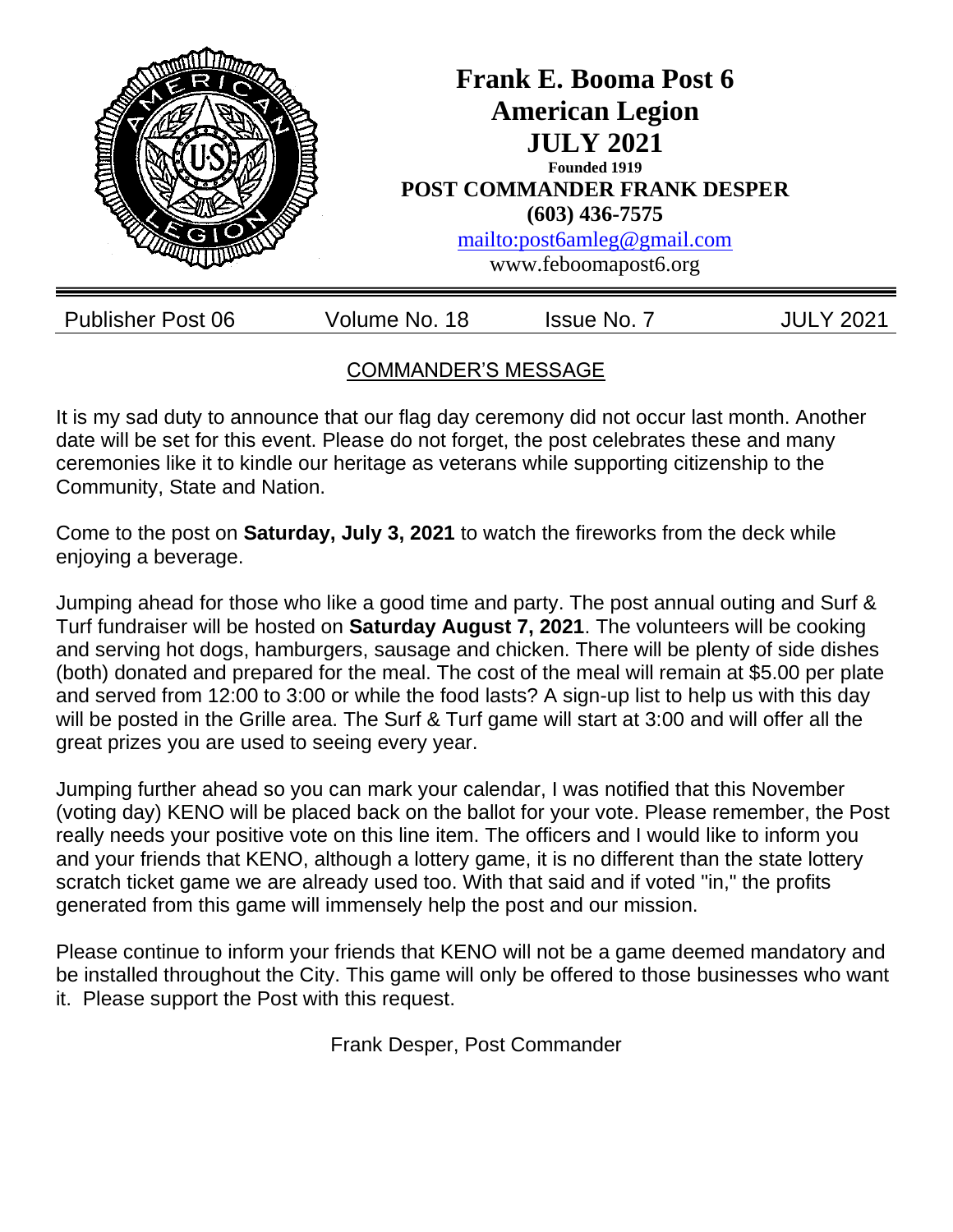#### SQUADRON COMMANDER'S MESSAGE

Hi everybody, hope you are enjoying the nice weather we have been having lately. Our 2022 membership cards have not gotten to us yet, but I will let you know as soon as they are available. There are no Squadron meetings scheduled for the months of July and August, these are considered our summer break. The next scheduled S.A.L. meeting will be held on **Wednesday, September 15, 2021** at 6:00 pm. Hope everybody is enjoying the nice weather, Talk to you soon,

Michael Hunt, S.A.L. Commander

### STEWARD'S MESSAGE

I hope everyone is enjoying the beginning of summer and staying safe and well! I hope everyone likes the new look in the Grille! We have a lot of entertainment for everyone this month! I want to give big thanks to our bands last month, Black Lite and 3-Way both sounded amazing. I hope more people will show up to our up-coming band nights!

As always, we have our weekly Surf & Turf every Saturday starting at 3 p.m. DJ Darlene will be here hosting Karaoke, **Friday, July 2, 2021** & **Saturday, July 17, 2021**, from 7 p.m. to 11 p.m. So, bring your friends and your voices and join some amazing people! We also have Trivia Night every 2nd & 4th Friday (7/9 & 7/23) starting at 7 p.m. It is a lot of fun! So, bring your friends and thinking caps. Love to see new people and as always, we will have a little something for you to snack on during the game.

We have two bands playing this month. On **Saturday, July 24, 2021**, Earth 2 Rooney is back and to rock your minds! On **Saturday, July 31, 2021**, the amazing, young, & talented Lewis Goodwin is coming back. I hope to see everyone here to rock out and dance. Time to enjoy some music and dance the night away! Everyone have a wonderful and safe 4<sup>th</sup> of July!!

Sondra Cordero, Grille Steward

## PRESIDENT'S MESSAGE

Hello Ladies: Hope you are all enjoying the summer weather. The Auxiliary will sponsor a collection of school supplies for local schools. There will be a box located at the Post. Thank you in advance for any items you donate. More information will be announced for any activities the Auxiliary would like to start. We want member input as well as your participation. Without members stepping up and helping, we will not be able to accomplish the programs or activities. It is a pleasure to see entertainment back for our enjoyment. Tell your friends and support the Grille and Surf and Turf games. Again, thank you to all who have helped with activities and contributing to functions. Stay safe and cool.

Judi Fountas, Unit President